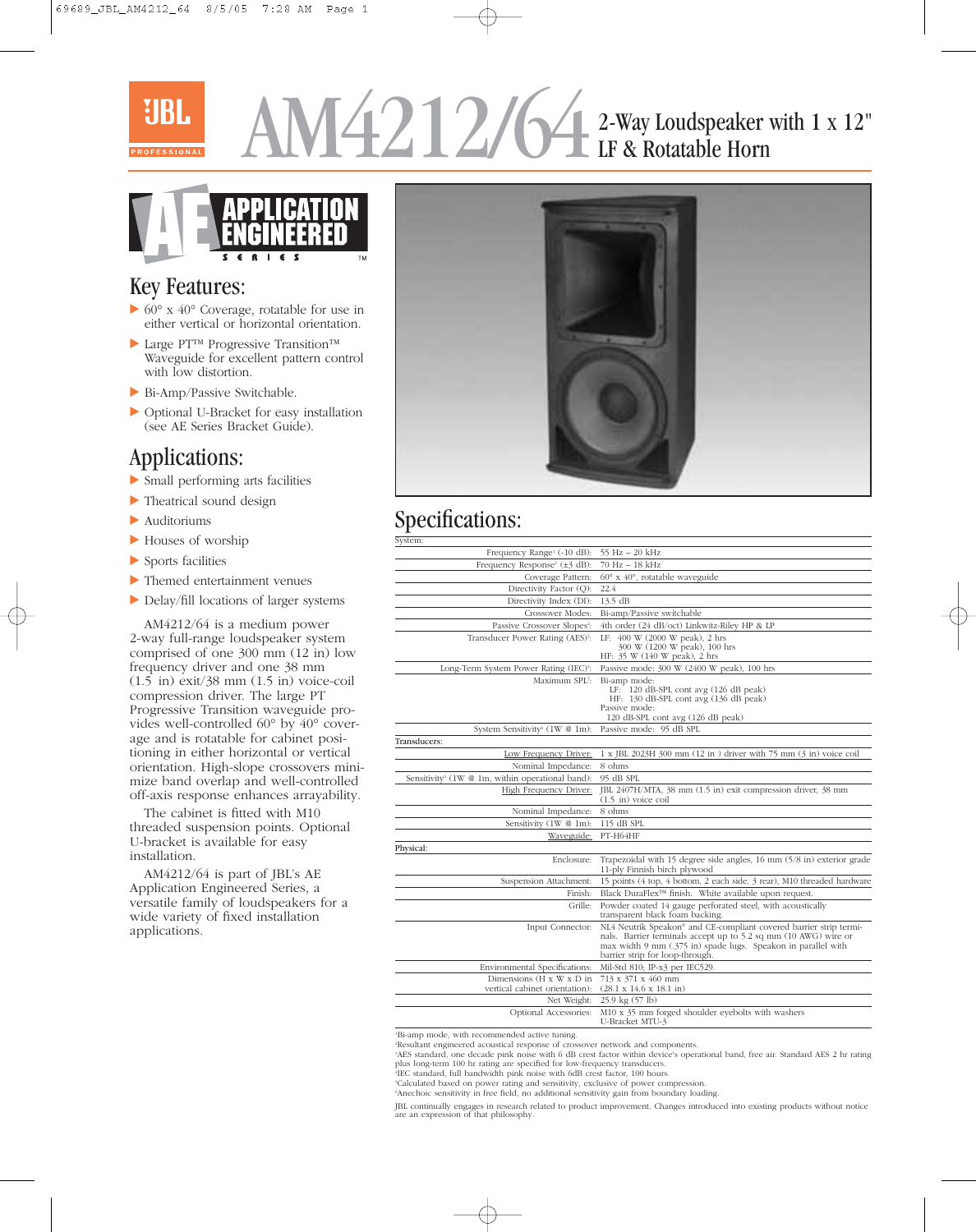## AM4212/64 2-Way Loudspeaker with 1 x 12" LF & Rotatable Horn



Directivity Index, Q



#### Horizontal Off-Axis Frequency Response



Vertical Up Off-Axis Frequency Response



Measurements obtained in full passive crossover mode with no signal pro-

1000 Frequency (Hz)  $-0$  deg

10 deg down

20 deg down

40 deg down

 $\cdots$  30 deg down

10000  $20000$ 

cessing. Graphs are from unaltered measured data.

 $\overline{100}$ 

#### Dimensions Vertical Down Off-Axis Frequency Response

Dimensions in mm (in)

For more detailed dimensional information, refer to Application Data Sheet







∈  $\odot$  $\odot$ ٹم

 $\widehat{\mathsf{dB}}$ 

ation

Atter

اھ



Front

**Back**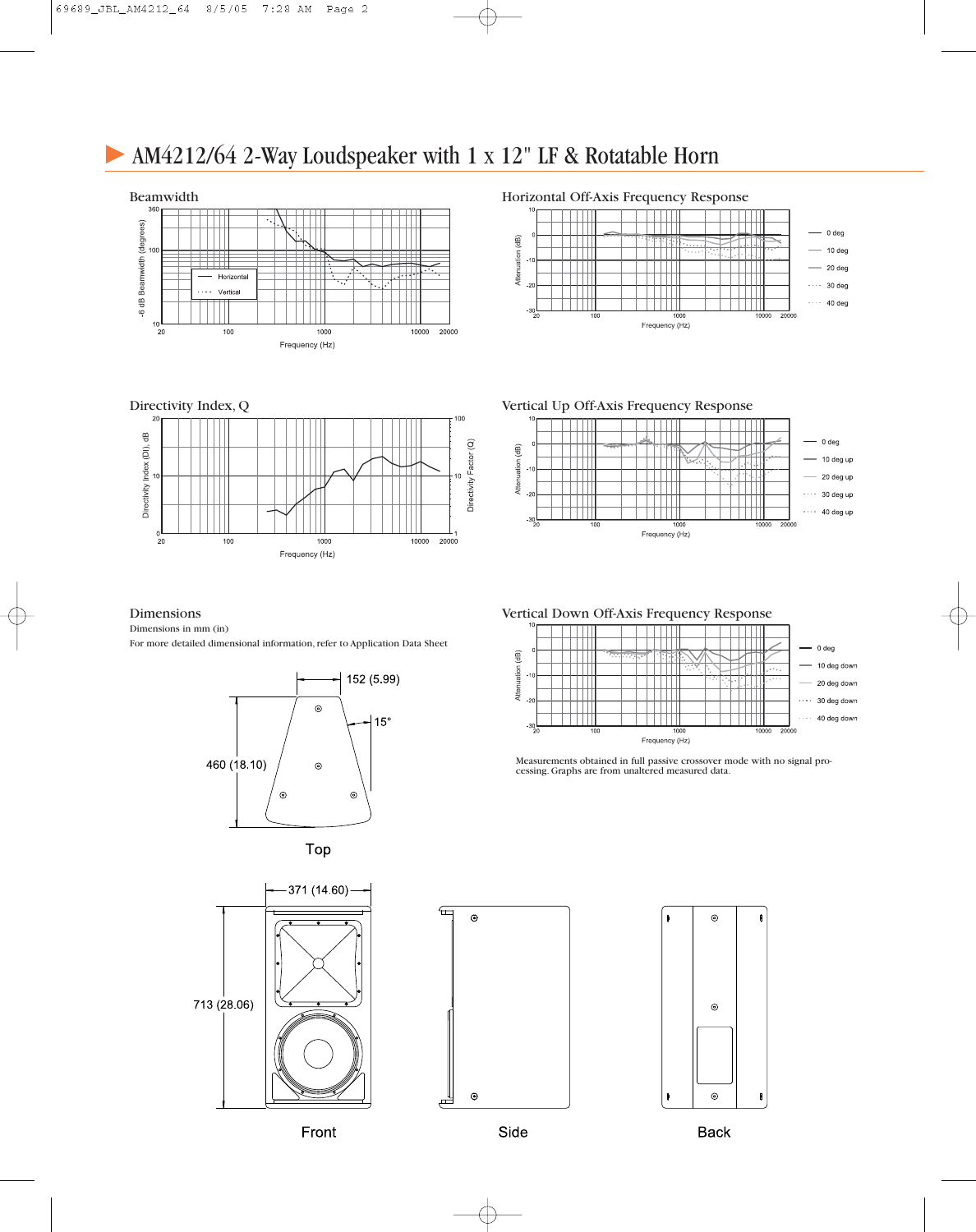#### Horizontal 1/3 Octave Polars